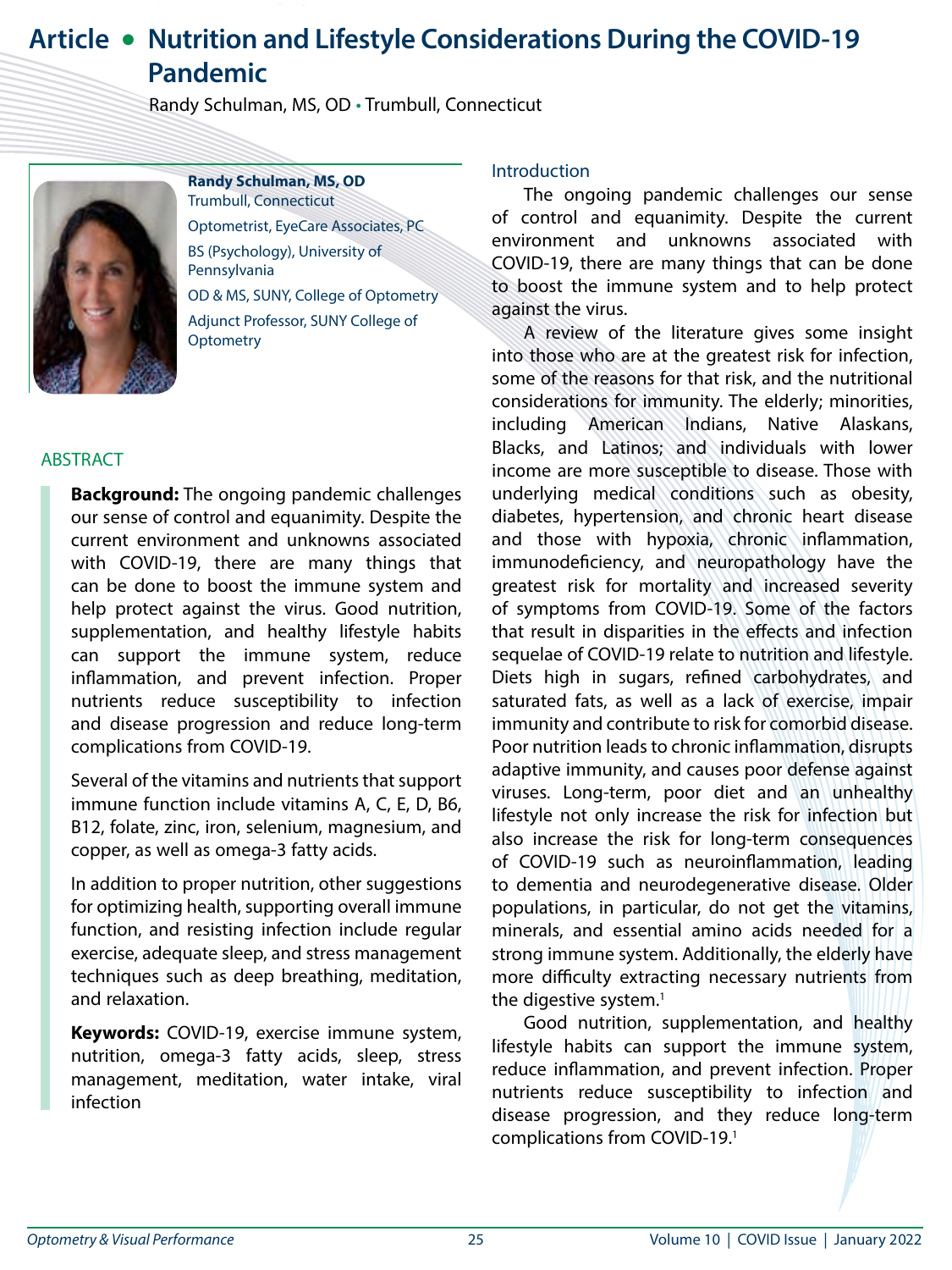#### **Discussion**

Some of the literature indicates that several vitamins and minerals play important and necessary roles in supporting the immune system. Deficiencies or inadequacies in these nutrients can increase susceptibility to infection. These nutrients are important for various immune functions, including developing and maintaining physical barriers, producing and engaging antimicrobial proteins, mobilizing both innate and phagocytic cells, producing antibodies, and activating destructive neutrophils and macrophages. They also are important for promoting and recovering from inflammation through cytokine production and antioxidant activity.<sup>1,2</sup>

Several of the vitamins and nutrients that support immune function include vitamins A, C, E, D, B6, and B12 and folate, zinc, iron, selenium, magnesium, and copper. Ideally, the intake of healthy, diverse food should provide the necessary nutrients. However, it is difficult to get all of the vitamins and micronutrients needed to maintain health and to prevent disease.<sup>2</sup>

One of the important vitamins recommended for supplementation is vitamin D3. Vitamin D3 can be synthesized from cholesterol in the body upon the skin's exposure to sunlight and is a hormone that requires fat in order to be properly absorbed. Vitamin D3 is critical not only for maintaining bone integrity, but also for proper immune function. It stimulates maturation of immune cells and can reduce the risk of respiratory infection. Rates of infection of COVID-19 appear higher in countries with higher latitudes and lower vitamin D3 levels, and vitamin D3 deficiency may be associated with increased hospital admission, disease severity, and mortality in older populations. In most adults, supplementation is necessary to achieve optimum levels and to prevent inflammation. Suggested serum levels are 50-80 mg/ml. The recommended dosage is 2000 IU daily, with up to 10,000 IU recommended short-term in those at greater risk for exposure or susceptibility to infection. Vitamin D3 can be found in cod liver oil; wild Alaskan pink, sockeye, and silver salmon; Albacore tuna; sardines; and fortified milk.<sup>2-4</sup>

Another very important vitamin for immune support is Vitamin C. Vitamin C is used throughout the day for most immune functions and can reduce the risk, severity, and duration of respiratory tract infections. For those who are sick or who require immune support, recommended daily dosage is 2000 grams, although up to 5000 grams is suggested, if tolerated, taken at intervals during the day. Food sources of vitamin C include orange juice and oranges; yellow, green,

and red bell peppers; strawberries; Brussels sprouts; papaya; broccoli; cantaloupe; and kiwi.<sup>2,4</sup>

Zinc also supports immunity by building T lymphocytes and can reduce diarrhea or respiratory morbidity during infection. Recommended dosage is 8-11 mg daily, although 30-50 mg daily may be indicated for added immune support, and up to 220 mg can help with recovery for those with COVID-19. Long-term dosing should be less than 25 mg, as high zinc levels can interfere with copper levels. Zinc can be found in grass-fed beef, lamb, chicken, crab, lobster, oysters, spinach, pumpkin seeds, chickpeas, cashews, yogurt, oatmeal, and cocoa.<sup>2-5</sup>

Selenium is another nutrient important for immune function and reducing viral loads. Higher levels of selenium have been found in COVID-19 survivors versus non-survivors. Selenium is an essential cofactor in a group of enzymes that work with vitamin E to reduce oxidative stress. Selenium deficiency may negatively affect antioxidant defenses and result in an exaggerated inflammatory response. Selenium may also protect the respiratory system from viral infections and is a recommended supplement, particularly for older adults. Suggested dosage is 50 mcg. Selenium can be found in brazil nuts, tuna, halibut, sardines, shrimp, steak, turkey, liver, chicken, eggs, beans, oatmeal, rice, yogurt, lentils, and spinach.3,6

Omega-3 fatty acids support the immune system and reduce inflammation. It can also reduce coronary heart disease. Recommended daily dosage is 1000 to 2000 mg daily of EPA and DHA. Some of the highest sources of omega-3 fatty acids come from flaxseed oil and chia seeds, as well as walnuts, whole flaxseeds, salmon, herring, sardines, and mackerel. Other sources include trout, sea bass, edamame, kidney beans, and soybean and canola oil.<sup>1,7,8</sup>

Copper supports immune cell differentiation and provides defense against oxidative damage. Copper deficiency may play a role in celiac disease, cardiovascular disease, and Alzheimer's disease. The absorption of copper is influenced by the amount of dietary copper, with small amounts increasing bioavailability. The recommended copper level is 1000 mcg daily, and food sources include beef, liver, oysters, crabs, salmon, turkey, chocolate, potatoes, mushrooms, cashews, chickpeas, sunflowers, sesame seeds, millet, yogurt, avocado, figs, spinach, asparagus, tomatoes, and apples.

Magnesium supports immunoglobulin production, and the recommended dosage is 400 mg. Natural sources of magnesium include pumpkin seeds, chia seeds, almonds, spinach, cashews, peanuts, baked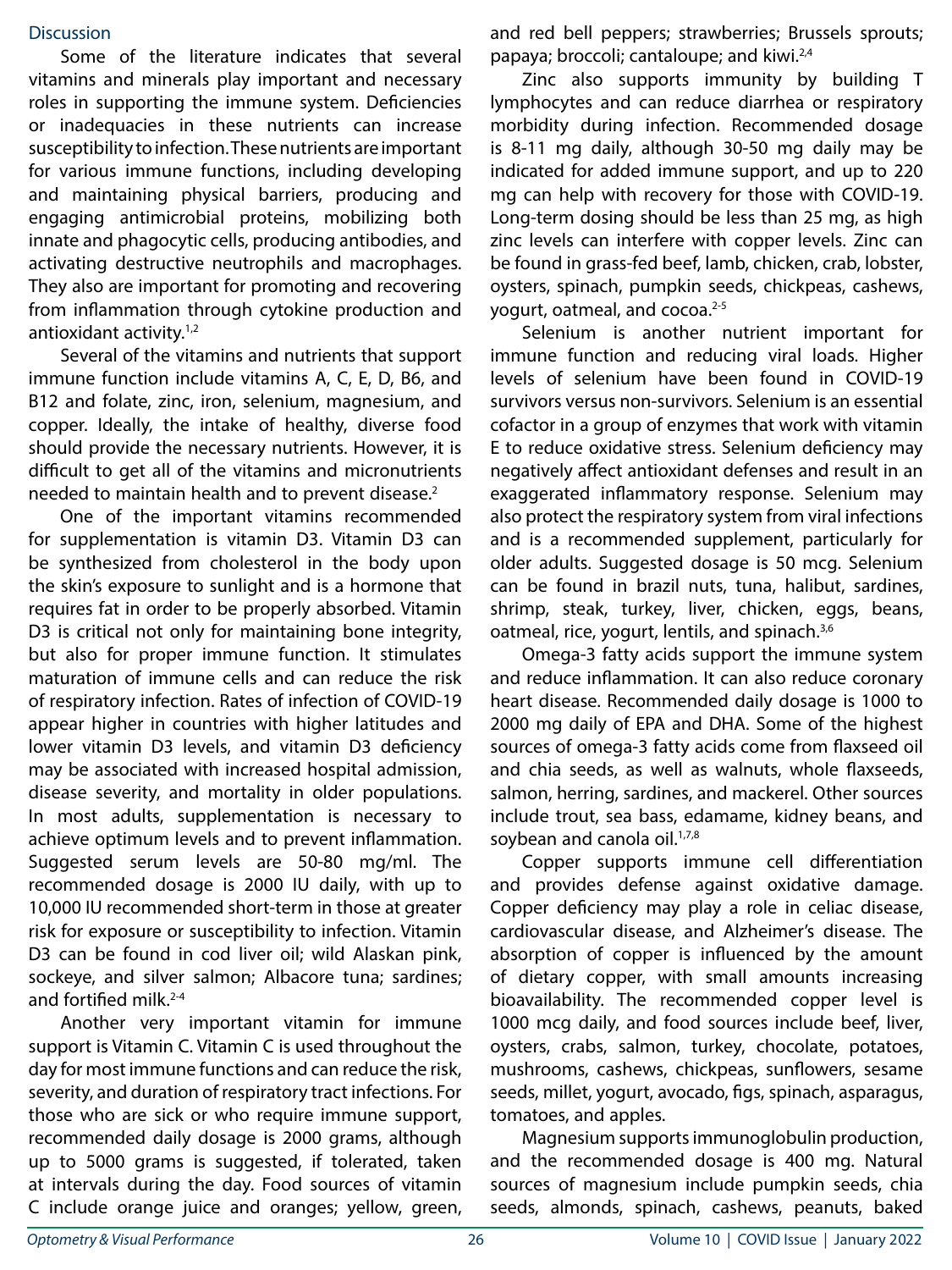potatos, brown rice, cereal, oatmeal, kidney beans, bananas, salmon, milk, halibut, raisins, avocados, and broccoli. Prebiotics include berries, grapes, figs, whole-grain fibers, yogurt, coffee, tea, honey, and chocolate.9,10

Other suggestions to support immune and overall health include taking a multivitamin with B6, B12, E, folate, iron, magnesium, and copper, as well as additional supplementation with lutein, zeaxanthin, alpha-carotene, amino acids, peptides, cyclotides, lipoic acid, spirulina, N-acetylcysteine, and glucosamine. Turmeric, quercetin, elderberry, and probiotics are also supportive of health and proper immune function and often require supplementation. Some of the recommended dosages include 1500 mg of lipoic acid, 15 g of spirulina, 1500 mg of N-acetylcysteine, 3000 mg of glucosamine, 2000 mg of turmeric, and 1000 mg of elderberry.4

Some basic dietary recommendations include rotating foods and increasing the intake of fruits and vegetables. Organic foods can increase the absorption of nutrients and best provide the vitamins and minerals needed. Limiting sugars, carbohydrates, and processed foods, including drinks with excess sugar such as concentrated juices and sodas, will decrease inflammation and support overall health. Eating foods, drinks, condiments, and spices with anti-viral properties is also recommended.4

Some of the anti-viral foods include the aforementioned fish, seafood, nuts, seeds, avocado, Brussels sprouts, broccoli, and grapes. Additionally, other beneficial foods include arugula, cabbage, cauliflower, dates, legumes, and radishes. Carrots and pumpkin provide both alpha- and beta-carotene, collard greens provide lutein and alpha-carotene, and spinach is an excellent source of lutein and betacarotene. Sweet potato is a good source of betacarotene, and green peas, kale, and turnip greens provide lutein. Bell peppers, goji berries, and yellow corn provide zeaxanthin, and grapefruit and tomatoes are good sources of lycopene. Apples, blueberries, and cranberries provide anti-viral polyphenols and quercetin.

Antiviral fruits and vegetables with antiinflammatory and antihistamine properties include carrots, lemons, limes, grapefruit, eggplant, pumpkin, yellow peppers, squash, and zucchini. Anti-viral drinks include coffee and green, black, and hibiscus teas. Anti-viral condiments include garlic, onions, ginger, extra-virgin olive oil, and balsamic vinegar. Anti-viral herbs and spices include basil, cilantro, cinnamon,

clove, cumin, echinacea, elderflower and elderberry, eucalyptus, horseradish, lemon balm, lemongrass, licorice root, olive leaf, oregano, rosemary, sage, spearmint, thyme, and turmeric.4

In addition to proper nutrition, there are a number of other suggestions for optimizing health, supporting overall immune function, and resisting infection. One of the most important factors is staying properly hydrated. Drinking plenty of water helps maintain hydration and supports detoxification. Suggested intake is half one's body weight in ounces daily.<sup>4</sup>

Exercise is also extremely important to overall wellness and supports cardiovascular, respiratory, metabolic, and immune health. A sedentary lifestyle and physical inactivity can compromise the immune system, resulting in systemic inflammation, oxidative stress, and immunosuppressive mechanisms. Moderate exercise can increase natural killer cells, neutrophils, and macrophages, and more intense aerobic exercise can increase monocytes that are critical for antiviral activity in the body. Prolonged moderate exercise increases T-helper cells and enhances T-cell proliferation in some at-risk populations.<sup>11</sup>

Another key recommendation for good immune health involves sleep. Sleep is essential for proper immune system function. Circadian cycles influence the number of T cells and the production and presence of inflammatory and natural killer cells. For example, pro-inflammatory cytokines are highest during early nocturnal sleep, and anti-inflammatory cytokines and killer cells are highest during the daytime. Sleep appears to promote inflammatory homeostasis and may also play a role in the formation of immunological memory.<sup>12</sup>

Many studies now show that there is an optimal number of hours for sleep and that too little or too much sleep can be detrimental to health. In fact, sleep and immunity are linked such that the immune system alters sleep and sleep affects both the innate and adaptive immune response. An inflammatory response can induce an increase in sleep duration and intensity as well as cause sleep disruption. Increased sleep during an infection promotes immune defense, and sleep is associated with reduced infection risk, improved infection outcome, and improved response to vaccination. Decreased sleep, in contrast, can result in chronic, low-grade inflammation and is associated with inflammatory diseases such as diabetes, atherosclerosis, and neurodegeneration. The general recommendation is to obtain more than 7 hours but less than 10 hours of sleep each night. However,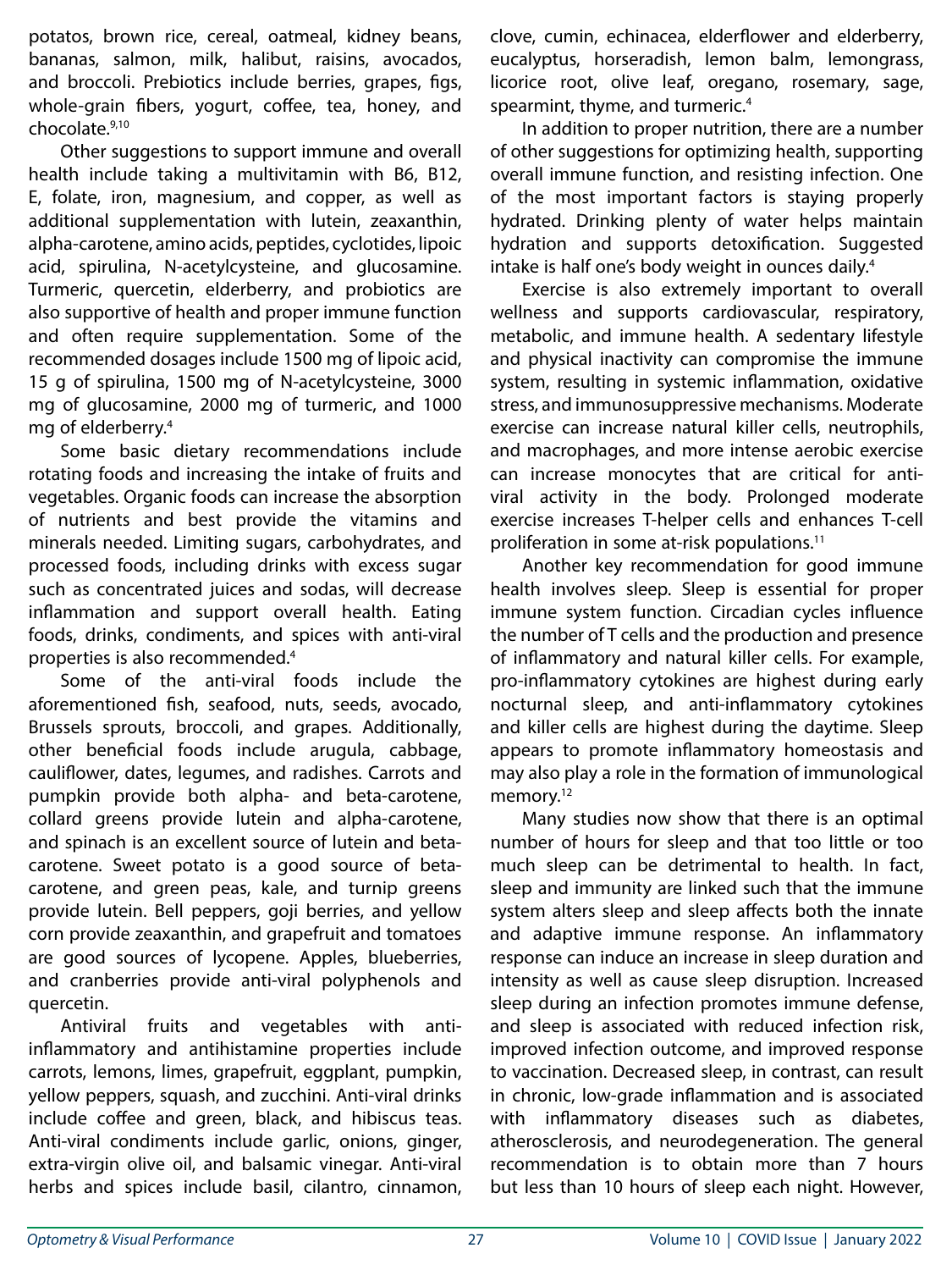considerations such as sleep quality, sleep deprivation, hormonal activity, and aging may factor into the amount of sleep needed for an individual. $13,14$ 

Stress management is important for overall health and wellness and allows for adaptability to diverse and difficult environments. Stress is a complex phenomenon, and some stress is necessary to mount responses to our environment. However, stress can also have deleterious effects on the body. Stress can be acute or chronic and can have differing effects on the immune system depending on the condition. Acute stress can enhance both innate and adaptive immune responses, such as activating neutrophil, macrophage, lymphocyte, and cytokine production and function. Chronic, sustained stress can suppress immune function by reducing immune cell numbers and activity, increasing immunosuppressive mechanisms, and inducing low-grade inflammation. Chronic stress can increase susceptibility to infections and diseases such as cancer, asthma, allergies, and autoimmune or inflammatory disease. The effects of stress may be variable as a function of the type of stress, age, and disease.<sup>15-17</sup>

## **Conclusion**

The persistence of the pandemic, as well as the significant changes to the lives of many, is a chronic stress on society. The pandemic has disrupted supportive social networks, challenged financial security, induced fear, caused loss of life and livelihood, and has led to reduced coping mechanisms for sustained stress. Managing stress is crucial to maintaining health and peace of mind during a prolonged pandemic. There are a number of evidence-based techniques that have been demonstrated to reduce stress. These activities include diaphragmatic breathing, guided imagery, progressive muscle relaxation, biofeedback, autogenic training, mindfulness, meditation, emotional freedom techniques, and cognitive behavioral therapy. When stress levels are ongoing, it is important to recognize when they are interfering with everyday life. Managing emotions by feeling them, communicating about them, and taking action in effective ways is necessary during stressful times. Techniques such as slow breathing, stretching, meditation, and seeking support from trained professionals may be required to support and maintain a healthy immune system.<sup>18</sup>

As primary care providers, it is critical that optometrists understand the importance of nutrition and lifestyle recommendations that can support overall health and reduce the risk of infection and

complications from COVID-19. Given the mounting evidence of the benefits of the proper nutrients for prevention and reduction of infection, optometrists should be at the forefront of healthcare providers making recommendations for good nutrition and healthy practices in their patient population. Of particular concern are those patients who are in highrisk groups, such as those who are elderly or who have comorbid diseases or limited resources. Simple lifestyle recommendations and nutritional consultation may make a positive difference toward preventing and overcoming COVID-19 infection. In light of the stress that the pandemic has had on the general population, proper nutrition, exercise, hydration, sleep regulation, and stress management can do a great deal to support the immune system and maintain health.

# **Acknowledgment**

Thank you to Noelle Prisco, BS for her assistance with this paper.

#### References

- Butler MJ, Barrientos RM. The impact of nutrition on COVID-19 susceptibility and long-term consequences. Brain Behav Imm 2020;87:53-4.
- 2. Calder PC, Carr AC, Gombart AF, Eggersdorfer M. Optimal nutritional status for a well-functioning immune system is an important factor to protect against viral infections. Nutrients 2020;12(4):1181. doi: 10.3390/nu12041181.
- 3. Alexander J, Tinkov A, Strand TA, Alehagen U, et al. Early nutritional interventions with zinc, selenium and vitamin D for raising anti-viral resistance against progressive COVID-19. Nutrients 2020;12(8):2358. doi: 10.3390/nu12082358.
- 4. Ocular Nutrition Society. Available from https:// ocularnutritionsociety.org/. Last Accessed August 12, 2021.
- 5. U.S. Department of Health and Human Services. Office of dietary supplements: Zinc. NIH Office of Dietary Supplements. Available from https://ods.od.nih.gov/factsheets/Zinc-HealthProfessional/. Last Accessed August 12, 2021.
- 6. U.S. Department of Health and Human Services. Office of dietary supplements: Selenium. NIH Office of Dietary Supplements. Available from https://ods.od.nih.gov/factsheets/Selenium-HealthProfessional/. Last Accessed August 12, 2021.
- 7. U.S. Department of Health and Human Services. Office of dietary supplements: Omega 3 fatty acids. NIH Office of Dietary Supplements. Available from https://ods.od.nih.gov/factsheets/ Omega3FattyAcids-HealthProfessional/. Last Accessed August 12, 2021.
- 8. Tsoupras A, Zabetakis I. Comment on "Optimal nutritional status for a well-functioning immune system is an important factor to protect against viral infections". Nutrients 2020;12(8):2321. doi: 10.3390/nu12082321
- 9. Department of Health and Human Services. Office of dietary supplements: Copper. NIH Office of Dietary Supplements. Available from https://ods.od.nih.gov/factsheets/Copper-HealthProfessional/. Last Accessed August 12, 2021.
- 10. U.S. Department of Health and Human Services. Office of dietary supplements: Magnesium. NIH Office of Dietary Supplements. Available from https://ods.od.nih.gov/factsheets/Magnesium-